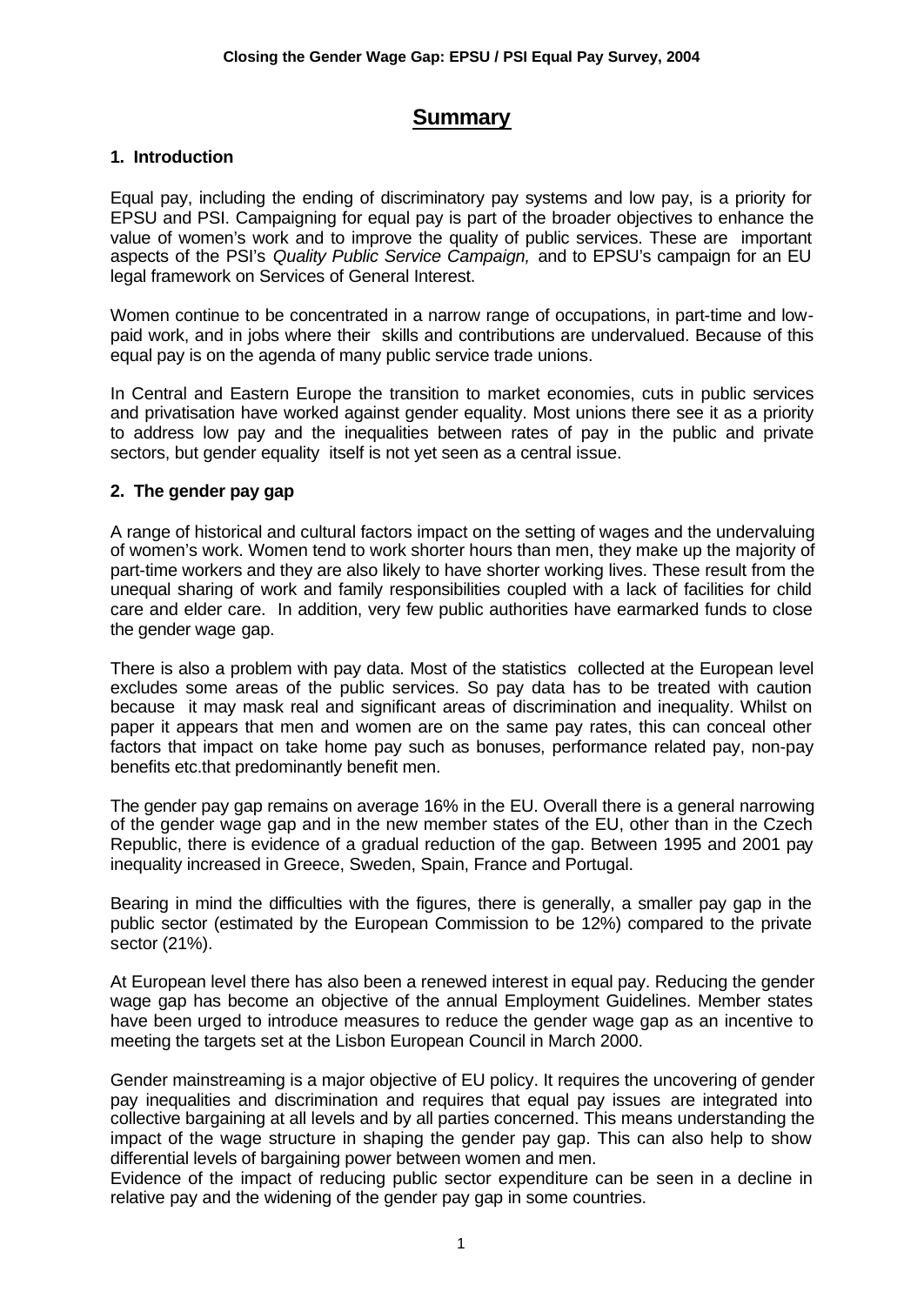### **3. Strategies to address the gender pay gap used by public service unions**

Public service unions have adopted a variety of strategies to address the gender pay gap. These include:

- Using the law: court cases have sometimes helped to clarify and extend the scope of equal pay. Claims can take a long time to process through the courts and action can be very costly to unions supporting these cases.
- Tackling discriminatory grading schemes and occupational segregation by addressing the undervaluing of women's work through job evaluation.
- Lobbying for living minimum wages on the basis that increases in minimum wage can have significant benefits for low paid women workers.
- Promoting equality bargaining whereby equal pay is mainstreamed into pay bargaining. Trade union negotiators have had to address gender pay issues specifically and reorganise negotiating teams to ensure that women are properly represented.
- Training union negotiators and women trade unionists, to develop their skills and capacity to act as equal pay advocates and negotiators.

#### **4. Legislation**

All member states have equality legislation that has implemented the provisions of the Equal Pay Directive. Non-EU member states are also beginning to introduce legislation, which prohibits wage discrimination. The 2004 EPSU survey found that a large number of countries from Central and Eastern Europe have introduced gender equality provisions into their legislation and several countries have incorporated gender equality provisions into revised Labour Codes. The majority of these countries have seen limited implementation of these legal or other provisions. Of particular interest is that in some countries legislation has been pro-active (Cyprus, Hungary and Czech Republic) and has built in the evaluation of women's work in order to achieve equal pay for work of an equal value.

In the 'old' member states of the EU there is more experience of using the courts to implement and establish equal pay. In some countries legislation has been amended to ensure that there is a pro-active duty on employers to promote equal pay for work of an equal value.

In addition to the Equal Pay Directive, the amended Equal Treatment Directive, due to be transposed in national legislation by October 2005, provides for voluntary workplace equality reviews. The role of social dialogue and the collection of gender disaggregated data are also highlighted. However, there are no prospects for new EU legislation on women at work in coming years, with the emphasis on implementation of existing legislation. The ETUC has been calling for a revision of the Equal Pay directive to incorporate the possibility for trade unions, as opposed to individuals, to institute legal proceedings and to ensure that equal pay is integrated into the collective bargaining agenda. At this stage there appears to be little support from the European Commission for this proposal.

#### **5. Collective bargaining, changes in pay systems and negotiating targets**

Many unions see collective bargaining as the most important route for achieving gender pay equality. This has been reinforced by EPSU and PSI's policies, which have emphasised the importance of ensuring a gender sensitive collective bargaining process.

There is a general lack of progress in some countries in integrating equality and equal pay issues into collective bargaining. In others there are positive developments to highlight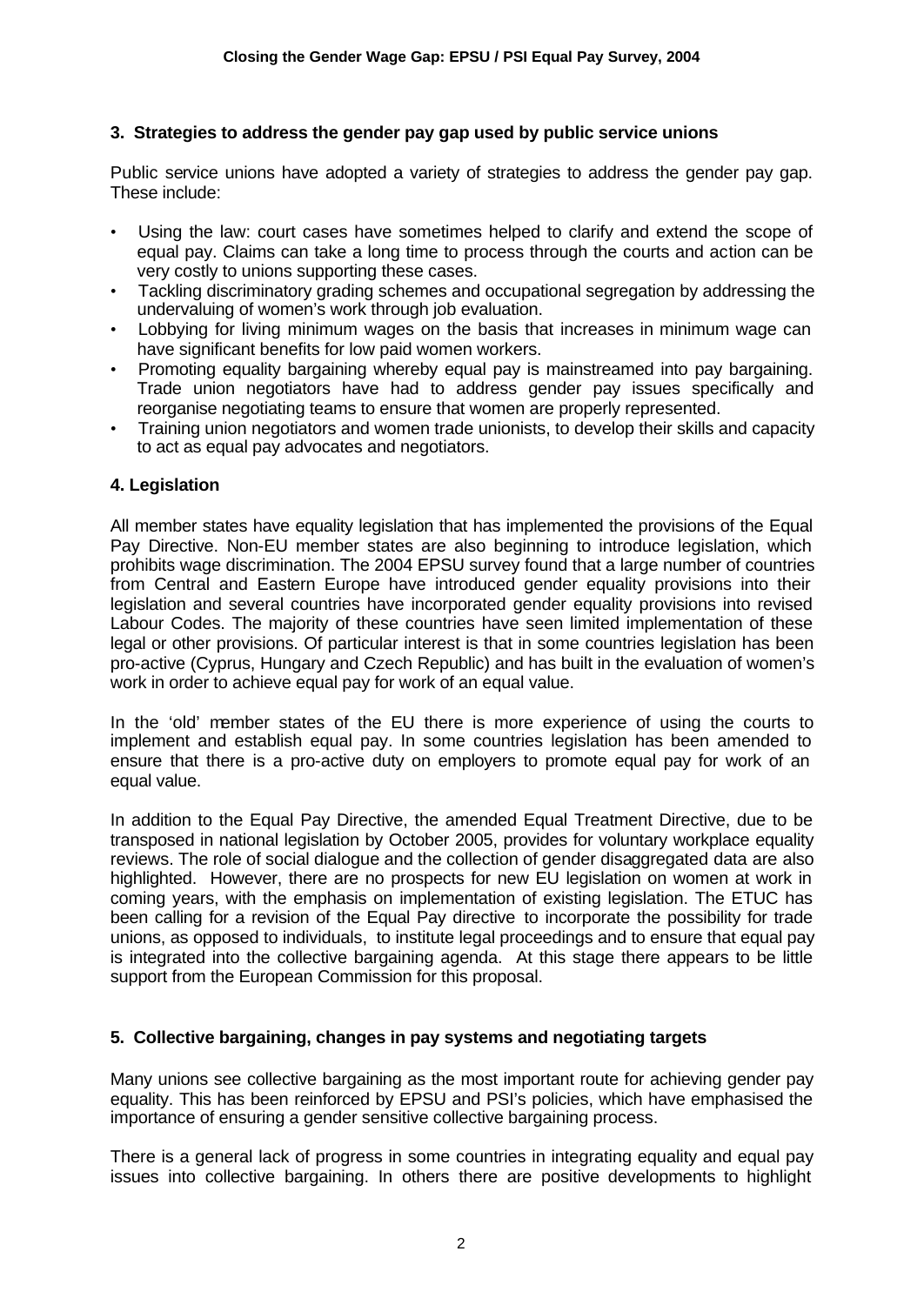gender pay issues in collective bargaining. Examples of this can be found in the Czech Republic, Latvia, Ireland, Germany, Sweden, Finland, France, Norway and the UK.

- In Ireland, reducing the gender wage gap has been an objective of the national partnership agreement.
- In Germany, Verdi is engaged in negotiations over fundamental reform of the pay system covering public sector workers with the intention of creating a gender-neutral pay structure.
- In Sweden, the social partners in the municipal and county labour markets have launched a project to draw up guidelines on wage policies free from gender bias.
- In Finland separately negotiated adjustments to pay scales have been put in place through an 'equality allowance' in the public services.
- In Norway, women's pay has been given priority in company-level negotiations. Several agreements state that men's and women's wages should be mapped in order to see if there are pay gaps that cannot be accounted for.
- In the energy sector in the Czech Republic and in the health sector in Latvia unions are emphasising the use of collective bargaining to improve pay for low paid workers.
- In the UK, a new pay system being piloted in the health sector involves job evaluations and pay reviews, which are expected to help reduce the gender wage gap.
- In France, equality is now required in negotiations and wage bargaining. The unions in the electricity and gas sectors have signed an agreement promoting gender equality in employment in terms of pay, career development, recruitment, working time and training.

# **6. Equality plans and equal pay reviews**

Recent good practice includes the development of equality plans to identify and take action to achieve equality. The recently amended Equal Treatment Directive makes provision for workplace equality reviews on a voluntary basis. Several countries have had long standing provisions to support this initiative (Sweden, Finland, Norway, Ireland and the UK). For example in Sweden, Action Plans for Equality must be undertaken by all employers with 10 or more staff. This includes identifying differences in pay between women and men and carrying out assessments of any action taken. The legislation was strengthened in 2001 to enable comparisons to be undertaken between women and men whose work can be considered to be of an equal value. Unions are given an important role in this process.

Examples of equality plans include:

- In Sweden, Vastra Gotaland County carried out a gender wage survey of all 650 employees and found that men had a higher and more individualised wage and that average pay for women in equal jobs to men was less. Steps were taken to remedy this.
- The Finnish Police have received an award for their initiative on equality planning. The success of their equality plan, which covers pay, is now monitored annually using specially developed indicators
- In Norway, Stavanger |Municipality, with 7000 employees, have included actions to breakdown wage statistics by gender and the monitoring and recording of wage developments among men and women on an annual basis.

Legislation around Europe increasingly requires employers to make public gender-based wage statistics. In France, employers now have a duty to provide information about women's and men's wages, which has to be issued on an annual basis before pay negotiations. The legislation was strengthened in 2000 with provisions requiring employers to initiate annual negotiations on gender equality. In Sweden, employers are also required to break down data and make it available to the public.